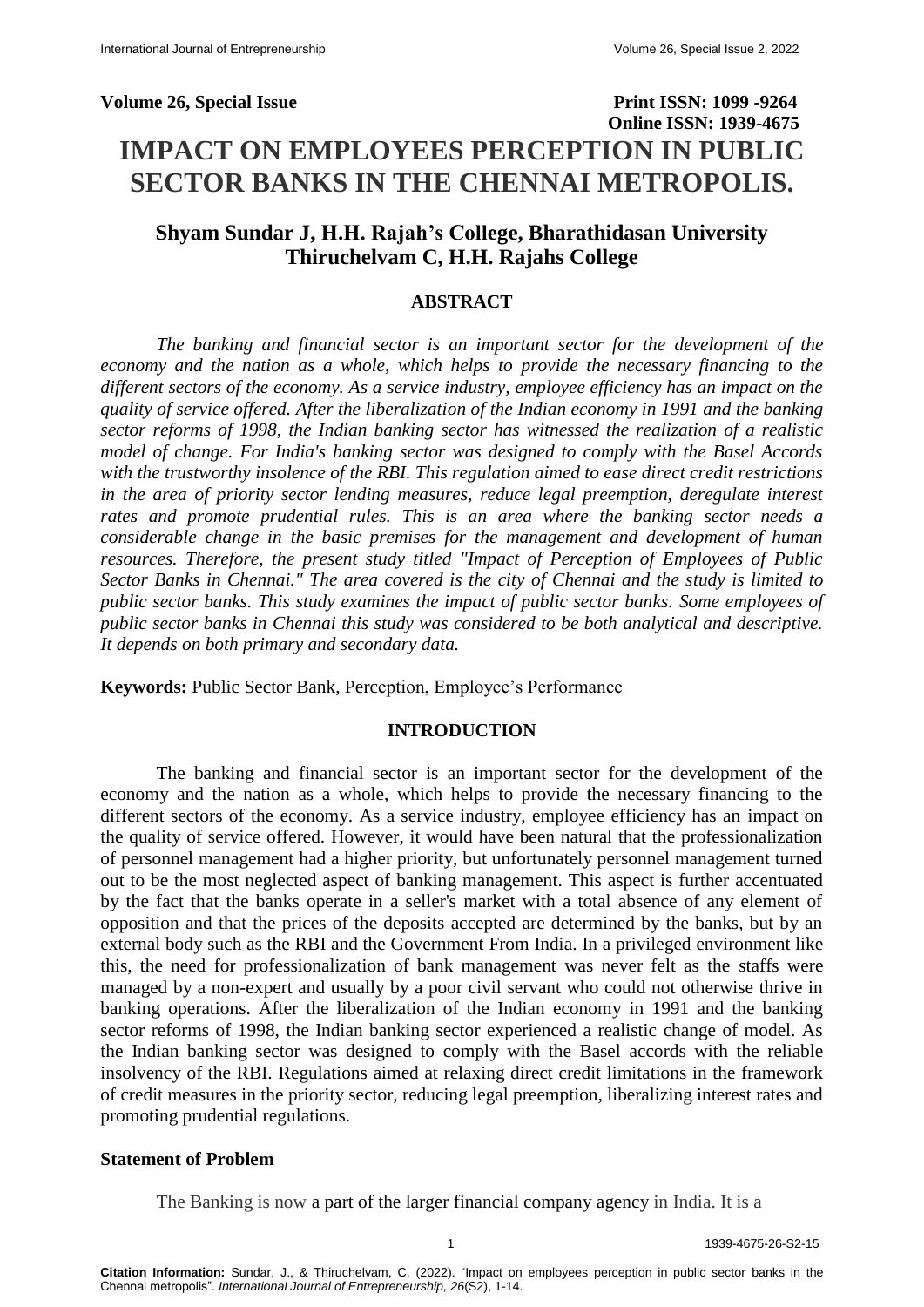number one player feature in Indian economy. The variety of game enthusiasts with inside the market and the type of services and facilities furnished are increasing, thereby signifying greater immoderate competition. In the past research has confirmed relationship and effect of HRM practices in banking ordinary overall performance, only a few precise statistical works has achieved to look at the relationship amongst HRM practices and ordinary overall performance basis and employees belief in banking location. Finally, the global places with inside the growing ranges like India need to recognize the contribution of different factors and intensity of their impact on the employee ordinary overall performance that leads towards monetary development. This is an area in which banking agency needs massive trade with inside the essential premises for human resource manage and development. Hence, the winning look at entitled "Impact of employee Perception and Performance of Public Sector Banks in Chennai" has been undertaken. The area covered is Chennai and the look at is constrained to the overall public location banks.

#### **Significance of the Study**

Employees, whose workforce is sufficiently educated, educated, trained and mobilized to take advantage of new advances in production techniques in the organization that the creation of an industry of progress becomes possible. The ever-growing importance of HR practices in today's environment has led to a wider range of human resource dimensions moving away from treating humans as means towards a perspective where they are valued as an end in their own right. Empowerment depends on the expansion of people's capacities, which implies an expansion of choices and, therefore, an increase in freedom. People's development must involve them as active participants rather than making them passive beneficiaries. Human behavior is the result of power is the result of the interaction between individual consciousness and the forces and pressures of the outside world. Power resides in every aspect of the web of strengths, values and beliefs that determine human behavior.

#### **REVIEW OF LITERATURE**

Harriet Kales Gather (2015) in the present competitive world, the banking sector, especially of the developing economies like India, is facing lot of tough competition, talent crunch, and skill shortage. All these have made the banks feel that the internal customer is also more important equally with external customers, so every bank is trying to devise innovative HR practices to attract best talent and give them comfortable environment to work with, that enables the banks to retain talents. In the present study, forty nine innovative HRM practices have been identified which are being used by the Indian public sector and private sector banks. The banking sector is the financial pillar of the Indian economy. No doubt the level of implementation of these innovations may not be satisfactory, yet the implementation has been started and the favorable results in the productivity will make these banks feel how important these are for their growth. It has been found that convergence of practices of new and innovative HR areas will benefit the banks to become more competitive in the global market. Researchers might also want to look at the differences, if any, in the adoption of innovative HRM practices from developed and emerging market perspectives. Industry wise comparisons can also be done using some secondary financial data.

Oyeniyi (2014) this research paper investigated the effect of HRM practices on job satisfaction among Nigerian banks staff. The current study used five HRM practices such as compensation practice, supervisory role practice, promotion practice, training practice and performance evaluation practice. On the basis of the findings of this research work, it can be concluded that compensation practice, promotion practice and performance evaluation have positive effect on job satisfaction among Nigerian banks staff but supervisory role practice and training practice have negative effect on job satisfaction among Nigerian banks staff.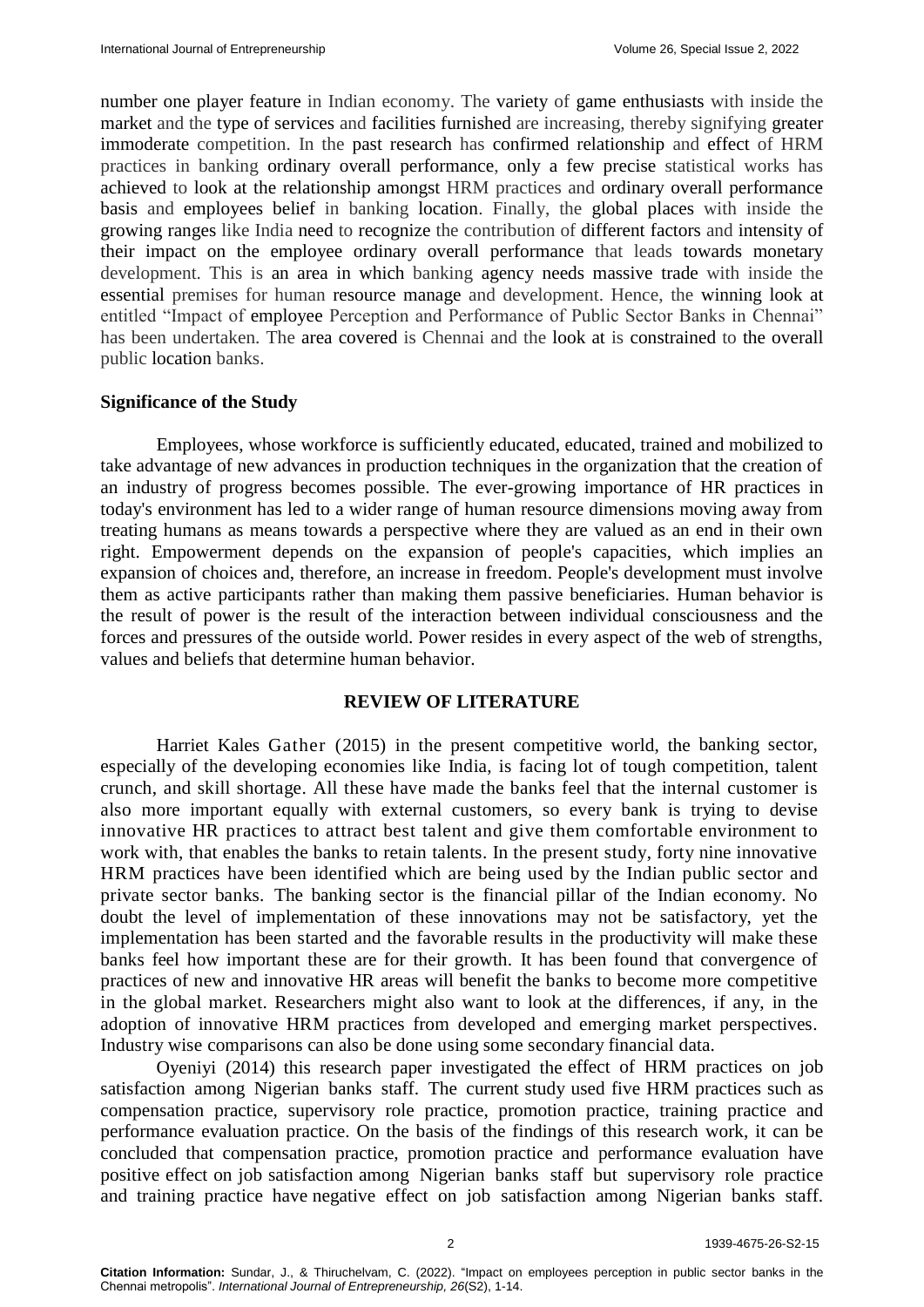The current study revealed that performance evaluation performance is most important factor for creating satisfaction among employees in Nigerian banks.

#### **OBJECTIVES OF THE STUDY**

#### **The Objectives of the Study are as Follows**

- 1. To observe the worker belief and overall performance of Public Sector Banks in Chennai metropolis
- 2. To examine on belief of financial institution personnel toward the general public area banks.
- 3. To dealings with overall performance degree of personnel in public area banks.

#### **RESEARCH METHODOLOGY**

This study is impact employee perception and performance of selected public sector banks employees in Chennai. This study was taken as both analytical and descriptive in nature. It depends upon both primary and secondary data.

#### **RESEARCH DESIGN**

The study was designed on the basis of the descriptive method. Therefore, both primary and secondary data were needed. Secondary data for the study was collected from sources such as the annual report of public sector banks, RBI newsletters, RBI quarterly reviews, government publications, and textbooks.

#### **Hypothesis of the Study**

*Ho1: There is no significant relationship among the bank employees in their perception towards the employees of the selected banks. Ho1: There is no significant among employees performance of selected public sector banks.*

#### **Field Work and Collection of Data**

This study was conducted using the questionnaire method and personal interview by the researcher. The researcher used a structured interview program for personal interview purposes. Interviews are being conducted at some public sector banks in Chennai.

#### **Sample Size**

The researcher has adopted simple random sampling method. Initially 400 questionnaires were distributed to the customers spread over in Chennai. However, 22 questionnaires were found inadequate response. Hence, they were rejected, but only 378 respondents returned the filled up questionnaires out of 300. In which 378 of them are found usable. Hence, the accurate sample of the study is 378.

#### **Framework Analysis**

The sources of statistics are number one in addition to secondary. The data collected from the chosen public area banks in Chennai. The survey constitutes number one and data amassed *via* books, journals, magazines, reports, dairies are taken into consideration because the secondary source. The statistics amassed from each the reasserts is scrutinized, edited and tabulated. The statistics is analyzed the usage of statistical bundle for social sciences (SPSS).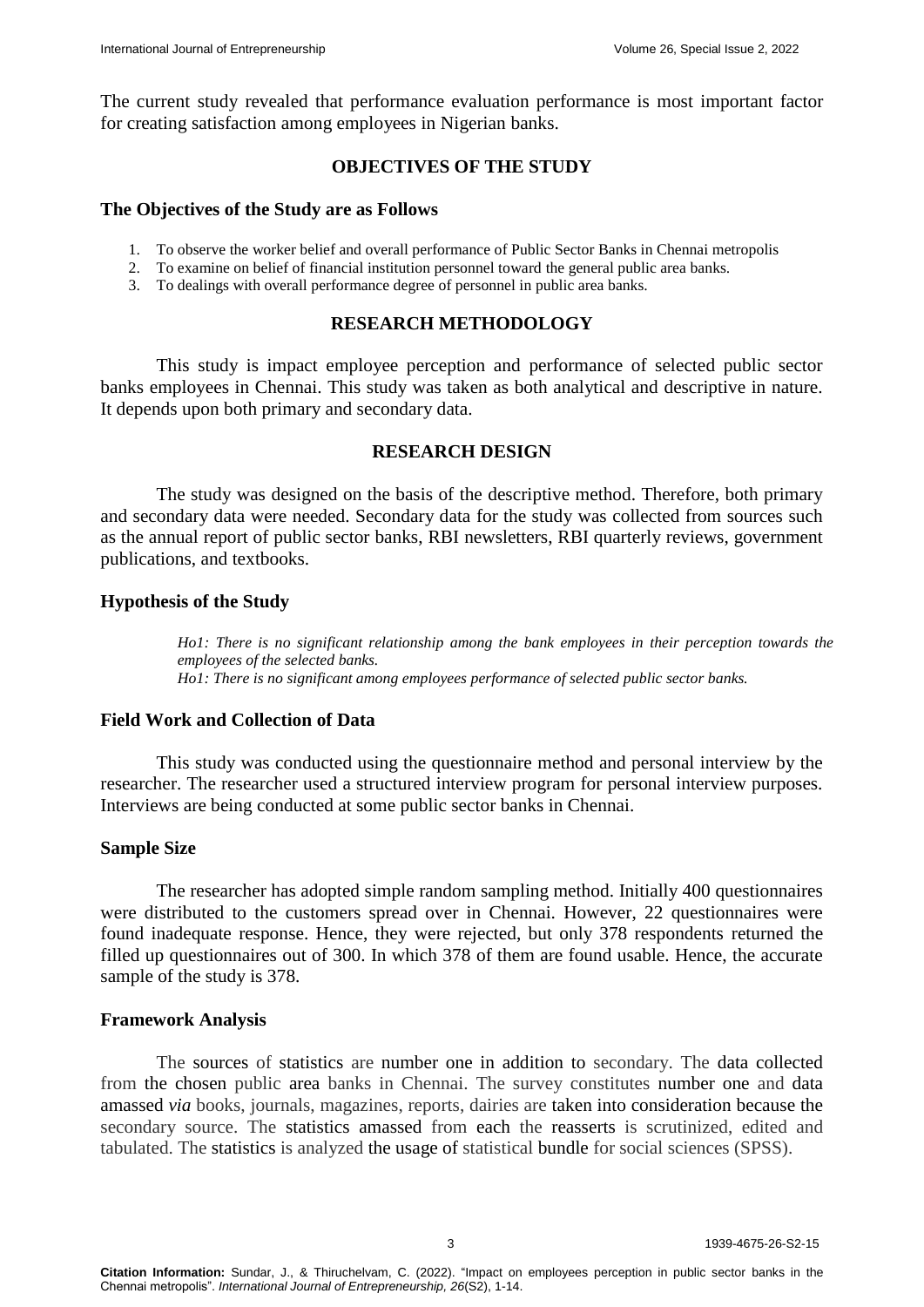#### **Limitations of the Study**

The study is limited to the segment of public sector banks in Chennai only. Private Banks were not included due to their limited presence in the study area. In addition, nonresidents and account holders were not interviewed for obvious reasons. Although adequate security measures have been taken to minimize respondent reporting bias, a certain degree of error or prejudice is likely to be overcome.

#### **Perception towards Personnel Policies of PSBs**

Personnel policies play a vital role among the employees of any organization. This section examines the perception that bank employees have of PSB personnel policies. To test the significant difference between the mean value of the variables measured and the mean test response of 3 (mean score), the following null hypothesis was formulated.



**EMPLOYEES' PERCEPTION ON PERSONNEL POLICIES OF PSBS**

Figure 1 shows the perception of PSB employee's vis-à-vis the staff policies of the bank. The 't' values for the variables, namely 20.61, 19.79, 19.20, 15.63 and 21.18 are significant at the 1% level. Difference between average responses given by employees to PSB personnel policies. The null hypothesis is therefore rejected. In addition, the mean values of the five variables are greater than the mean score of 3. This indicates that PSB employees have a positive perception of PSB personnel policies. Among the five variables, the average score of personnel policies is communicated to employees (average score: 4.02) first. This shows that PSBs in India clearly communicate personnel policies to their employees. Likewise, the personnel policy variables focus on employee growth and development, and personnel policies are fair for all categories of employees who score above the average of 3. Therefore, it can be concluded that the employees of PSB in Chennai have a positive perception of the personnel policies of PSB.

#### **Perception towards Human Resource Planning in PSBs**

Human resource planning (HRP) plays a vital role in the management of human resources in an organization. Human resource planning is a process of identifying the right employees for an organization. Thus, the success of the organization depends on this selection of human power. HRP helps an organization select the right people for the right job at the right

4 1939-4675-26-S2-15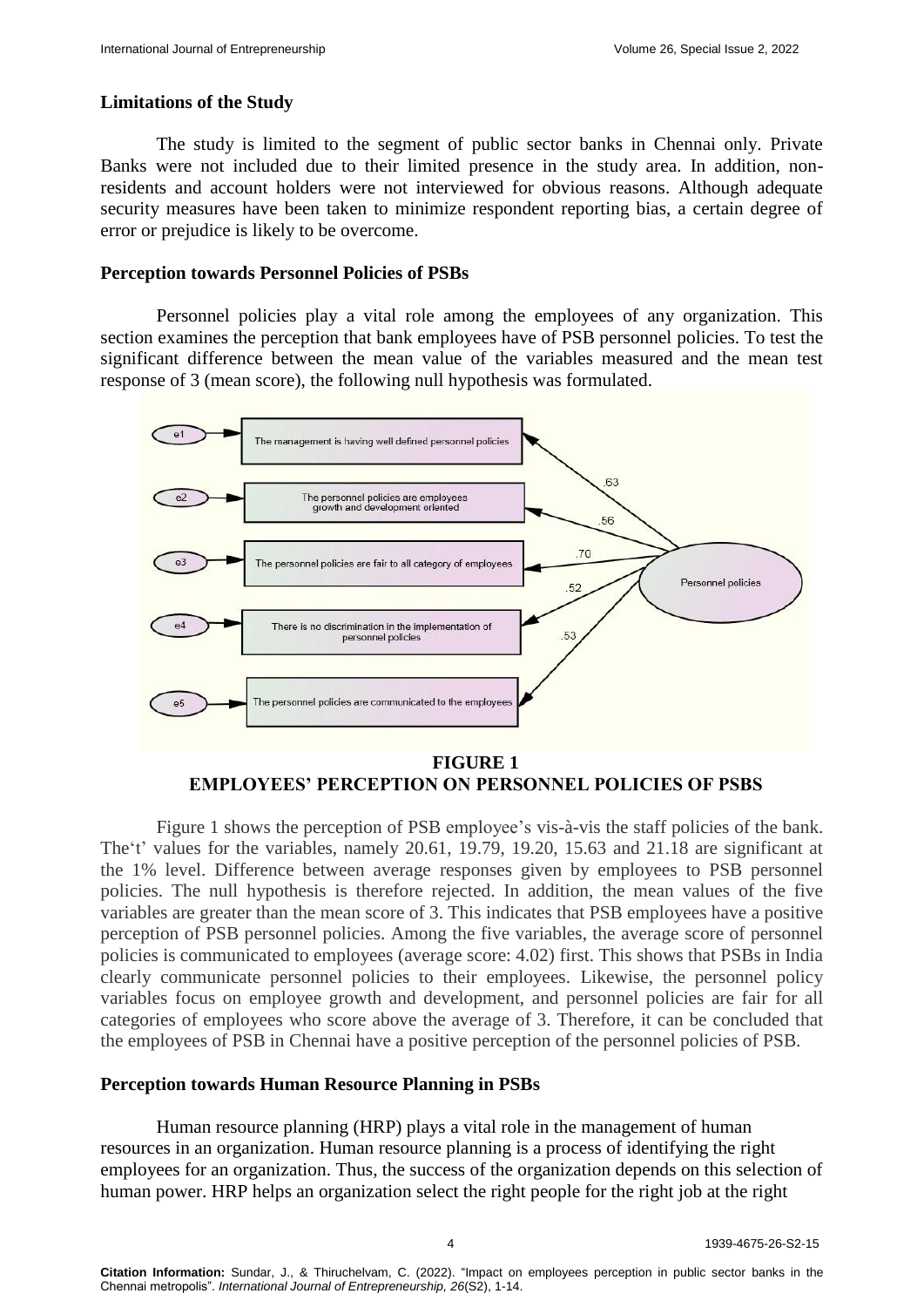time and the right numbers. The results of the analysis to test the perceptions of the PRH employees in the PSBs are presented in Figure 2.



#### **FIGURE 2 RESULTS OF THE ANALYSIS TO TEST THE PERCEPTIONS OF THE PRH EMPLOYEES**

Figure 2 shows the t values for the variables chosen for measuring the perception of bank employees towards the HRP in PSBs. Interestingly the t-values of all the six variables are significant at 1% level. Therefore, the null hypothesis is rejected. This shows that the there is significant difference among the mean responses given by employees of PSBs. Further, the mean values of the entire six variables are higher than the average score of 3. Of the six variables, the first variables, that is, organization involves the employees in HRP secured highest score. This shows that PSBs in India involve employees in HRP. Further, the variable procedures and methods followed in the HRP are correct secured 3.95 mean score against the average of 3. Therefore, it can be inferred that PSBs in India are adopting correct procedure for making HR plan. The mean values of all the six variables chosen for studying the perception of employees on HRP in PSBs have secured higher than the average mean score of 3. Hence it can be viewed that the employees of PSBs have positive perception towards the practice of HRP of PSBs.

#### **Perception towards Recruitment and Selection Process in PSBS**

Appropriate recruitment and selection policy helps an organization to recruit right people for right position. In the present competitive environment, organization faces the problems of talent shortage. Fair recruitment and selection policy enables an organization to attract and select the best talents in a shorter period. Seven variables were taken to measure the perception of employees. One sample t-test was applied to study the perception. To test significant difference among the mean values of the variables measured the following null hypothesis was formulated.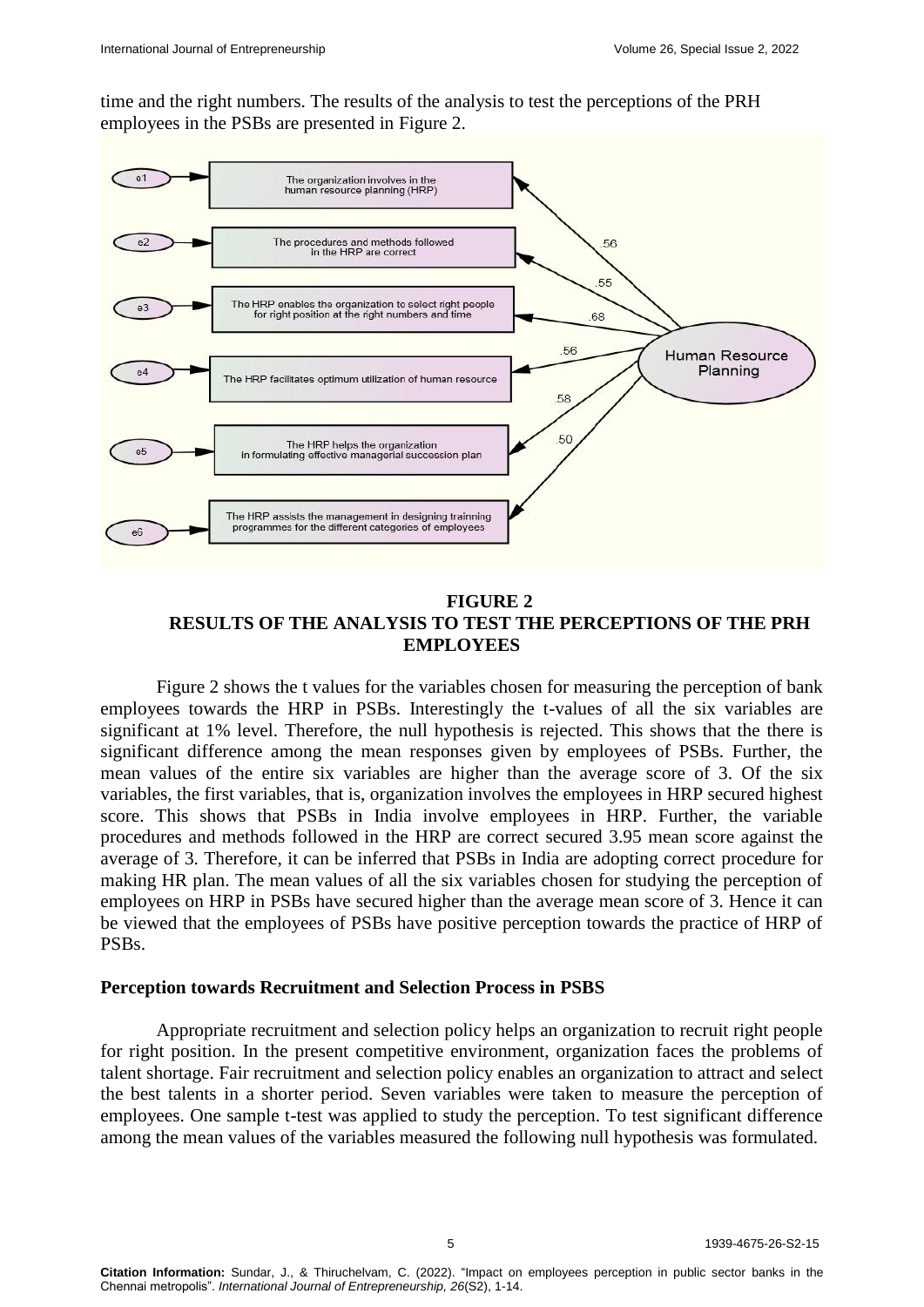

**FIGURE 3 RECRUITMENT AND SECTION**

Figure 3 shows the results of the employee test. Perception of the PSB recruitment and selection policy and procedure shows that the "t" values for the seven variables taken for the study are significant at the 1% level. Shows that there is a significant difference between the average responses given by employees to the PSB recruitment and selection policy and procedure. The null hypothesis is therefore rejected. In addition, the mean scores for the seven variables are higher than the mean score of 3. Among the even variables, the variables no discrimination in selection based on religion, race, caste, sex, and so on. Note (3.95). This indicates that the PSBs do not discriminate against people on the basis of religion, race, caste, gender, etc). Shows that adequate recruitment and selection procedures help the bank to recruit people at lower cost. Given that all other variables scored above the mean score of 3, it can be concluded that PSB employees have a positive perception of PSB recruitment and selection procedures.

#### **Perception of Training and Development practices in PSBS**

 Training and development (T and D) plays a fundamental role in updating employee knowledge and skills. In a fast-paced business environment, change happens at a faster pace. Technology very quickly becomes absolute. Therefore, T and D have become very essential to fill the skills gap in organizations. T and D must be based on necessity. Irrelevant training does nothing to help the employees and the organization. This section examines bank employees' perceptions of PSB's T&D practices. A test sample was used to study employee perception. Seven variables relating to T and D were used to measure employee perception. To test the significant difference between the mean values of the variables used to measure employee perception, the following null hypothesis was formulated. Table 4 shows the results of the tests on the variables used to measure employee perception of T and D.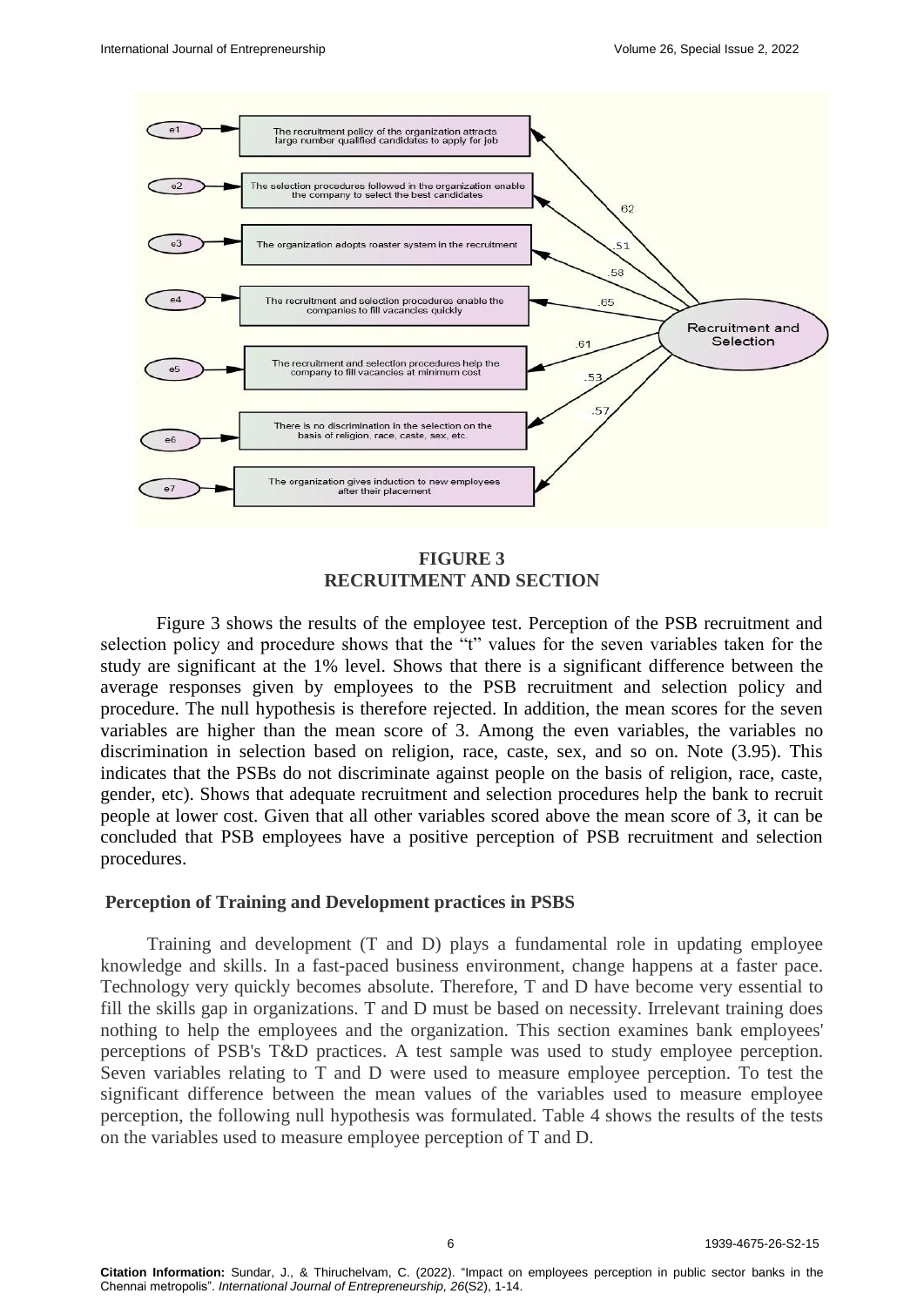

**FIGURE 4 TRAINING AND DEVELOPMENT**

Figure 4 shows that the t values of the variables used to measure employee perception of T and D are 26.82, 15.06, 11.95, 22.05, 22.76, 33.10 and 17.41. All these t values are significant at the 1% level. Difference between the average response given by employees on their perception of T and D in the PSB. The null hypothesis is therefore rejected. In addition, the mean values of the seven variables taken to measure the perception towards T and D are higher than the mean score of 3. This leads to the conclusion that PSB employees have a positive perception of T&D practices in PSBs. Of the seven variables, variable training programs help employees do their jobs effectively with the highest average score (4.31). Subsequently, the organization variable provides adequate orientation to new employees who obtained a high mean score (4.17). This shows that PSBs in India provide adequate counseling for new employees. The mean values of the other variables show that the PSB training programs are relevant, needs-based and effective. PSBs in India, with a separate training center, provide periodic training to their employees.

#### **Perception of the Remuneration System in the PSB**

The remuneration system plays a fundamental role in the human resources practices of an organization. The fair compensation system allows the organization to attract very talented people and retain the best talent in the organization. This section attempts to study the perception of bank employees the remuneration system in PSBs. For this purpose, a sample test was applied. The results of the test are shown in figure 5. To test the significant difference between the mean values of the variables used to measure employees' perception of the PSB salary, the following null hypothesis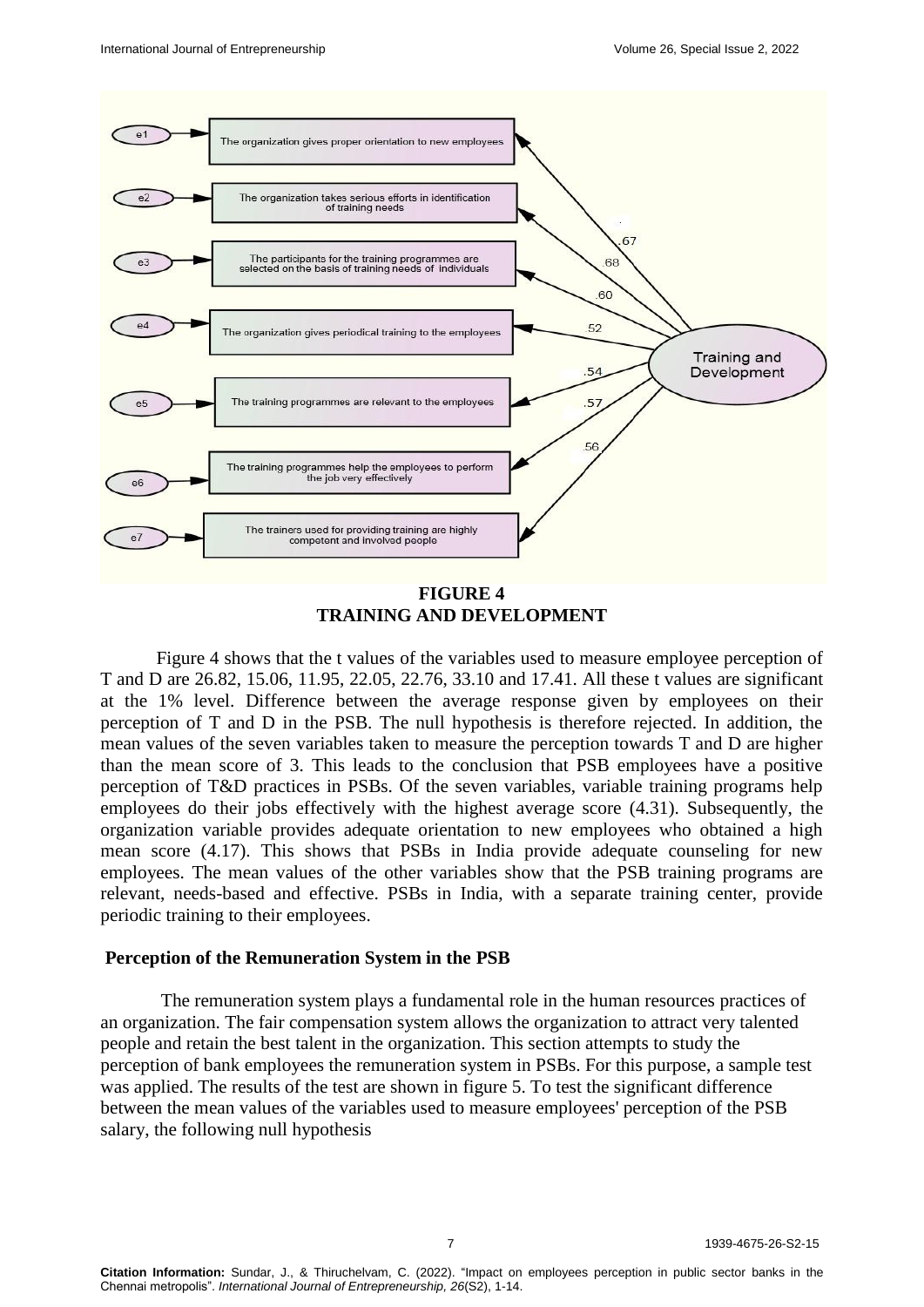

### **FIGURE 5 COMPENSATION SYSTEM**

Figure 5 presents the t values of the variables used to study employees' perceptions of the PSB remuneration system. The t-values of the six variables are significant at the 1% level. This shows that there is a significant difference between the average responses given by employees with regard to the remuneration of the PSB system. Therefore, the formulated null hypothesis is rejected. The mean values for the six variables are higher than the mean score for Test 3. Therefore, it can be concluded that the employees of the PSB have a positive perception of the bank's remuneration system.

#### **Perception towards the Motivation System in PSB**

The motivation system has the capacity to convert people's skills into performance. This section deals with employee perceptions of the motivation system in PSBs. An example test was adopted to apply employee perception. Four variables, namely, (i) "management makes serious efforts to stimulate employees to do their jobs effectively", (ii) management strives to meet the needs of employees, (iii) employees who work well are recognized and appreciated by management, and (iv) employees who contribute to the success of the organization are appropriately rewarded by management are taken to measure employee perception of the motivation system within the PSB. To test the significant difference between the average values of the variables used to measure employees' perception of employee motivation, the following null hypothesis was formulated.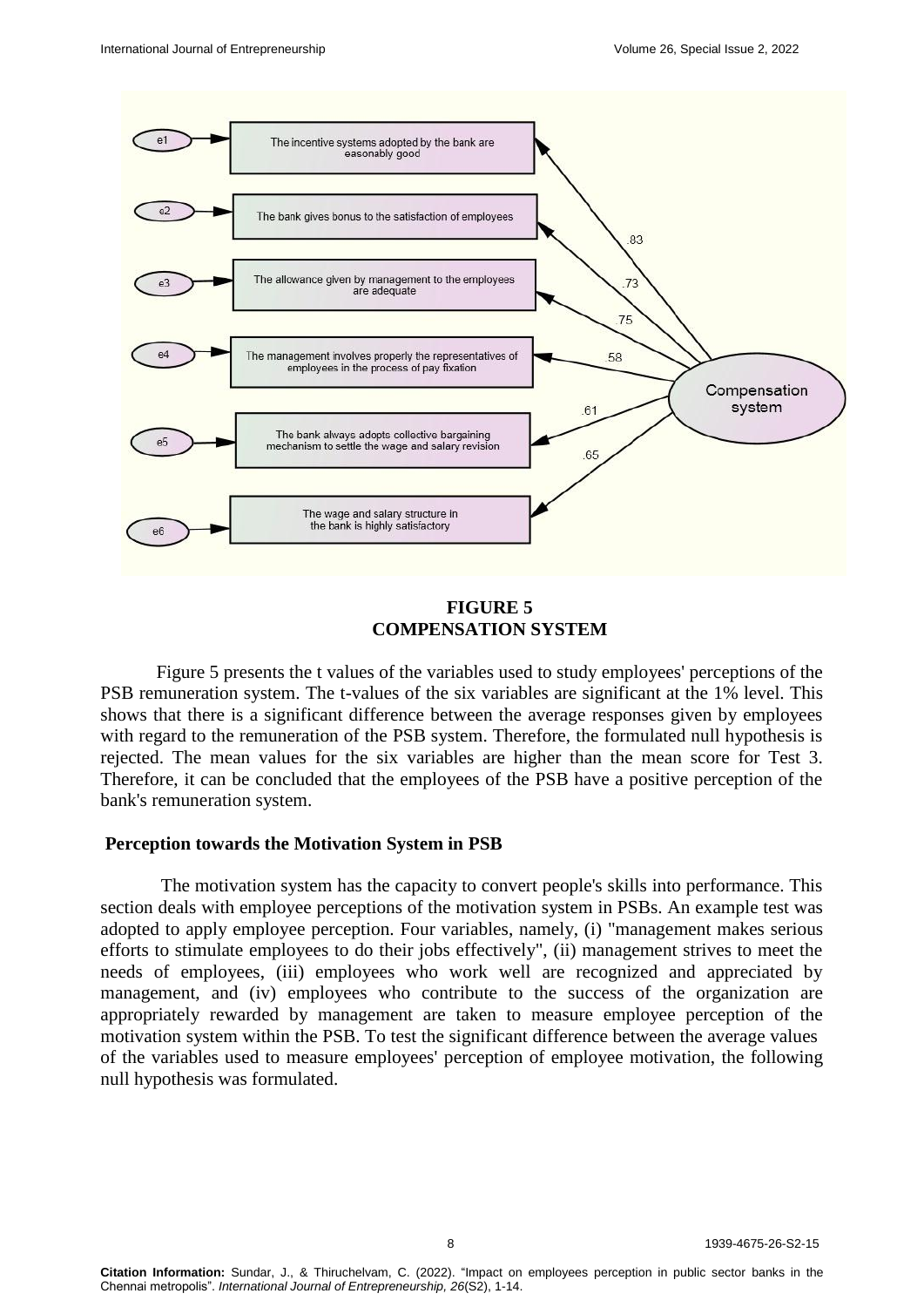

## **FIGURE 6 EMPLOYEES MOTIVATION**

It can be deduced from figure 6 that the values of 't' for the four variables are significant at the 1% level. This shows that there is a significant difference between the average responses given by employees regarding their perception of employee motivation in PSBs. The null hypothesis is therefore rejected. In addition, the average values of the four variables used to measure employee motivation perceptions scored higher than the average score of 3. This shows that employees have a positive perception of the motivation system in PSBs. Of the four variables, "employees who contribute to the success of the organization are adequately rewarded by management" obtained the highest average score (3.83).

| Table 1<br>ASSOCIATION BETWEEN AGE AND QUALITY OF WORK |                       |                          |       |                    |       |      |  |  |
|--------------------------------------------------------|-----------------------|--------------------------|-------|--------------------|-------|------|--|--|
|                                                        |                       | Sum of<br><b>Squares</b> | Df    | <b>Mean Square</b> | F     | Sig. |  |  |
|                                                        | <b>Between Groups</b> | 13.167                   | 3     | 4.389              | 2.693 | .046 |  |  |
| Neatness and<br>perfection                             | Within Groups         | 611.255                  | 375   | 1.630              |       |      |  |  |
|                                                        | Total                 | 624.422                  | 378   |                    |       |      |  |  |
| Highest level of<br>satisfaction                       | 5.346                 | 3                        | 1.782 | 1.113              | 0.344 |      |  |  |
|                                                        | Within Groups         | 600.686                  | 375   | 1.602              |       |      |  |  |
|                                                        | Total                 | 606.032                  | 378   |                    |       |      |  |  |
| Grasp the                                              | <b>Between Groups</b> | 9.944                    | 3     | 3.315              | 2.089 | .101 |  |  |
| problems and                                           | Within Groups         | 595.132                  | 375   | 1.587              |       |      |  |  |
| find solutions                                         | Total                 | 605.077                  | 378   |                    |       |      |  |  |

The table 1 association between age, cleanliness and perfection has been tested by oneway ANOVA. The mean value was 1.630 within the groups and the F value was 2.693. There is a significant difference between age and cleanliness and perfection was 0.046. Age and level of satisfaction were tested and the mean value was 1,602 within the groups and the F value was 1,113. There is a significant difference with age and level of satisfaction (m. 344). Age, typing issues, and finding solutions were tested by one-way ANOVA. The average level was 1.587 and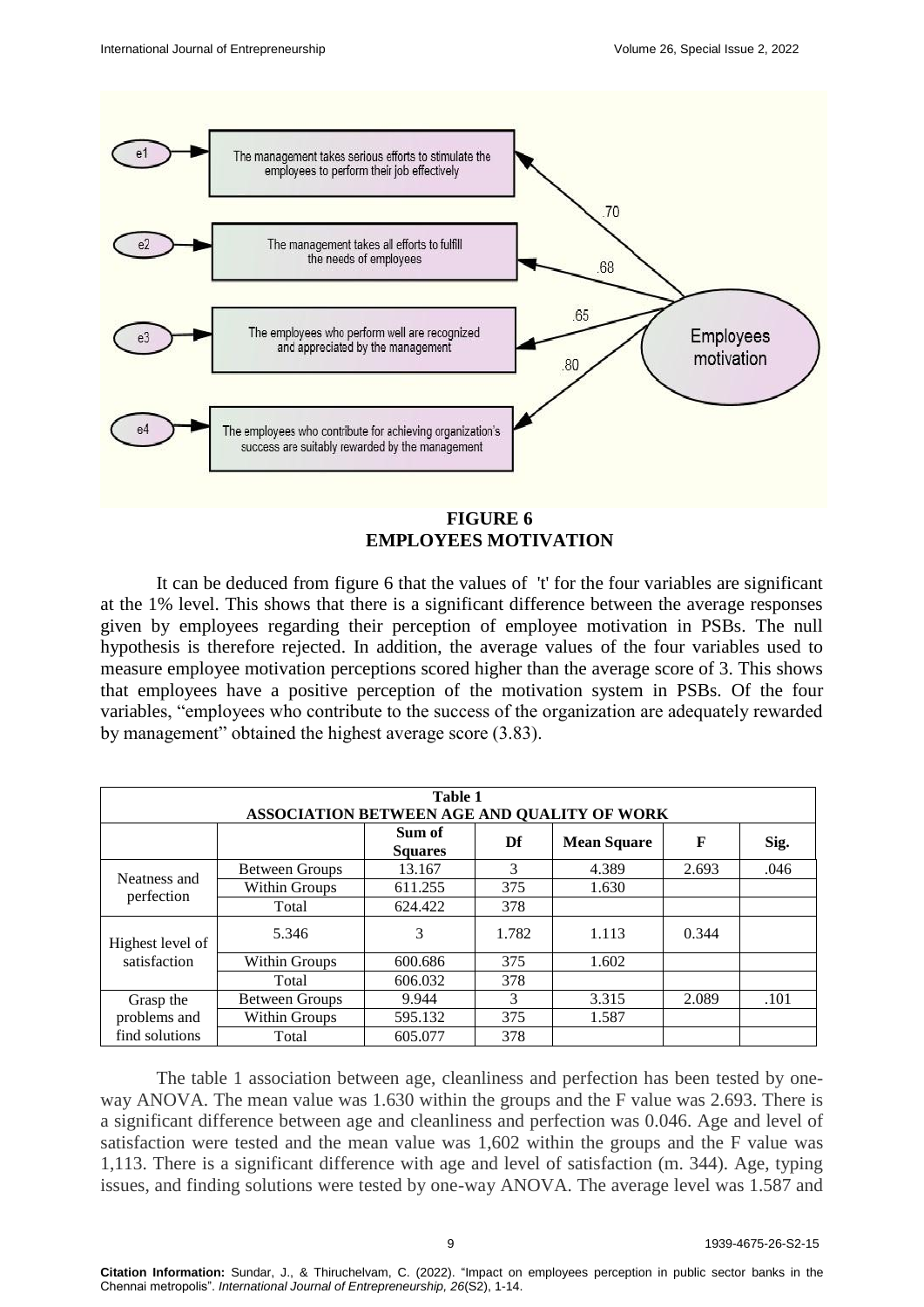| Table 2<br>ASSOCIATION WITH QUALIFICATION AND QUALITY OF WORK |                       |                       |     |                    |       |       |  |  |
|---------------------------------------------------------------|-----------------------|-----------------------|-----|--------------------|-------|-------|--|--|
|                                                               |                       | <b>Sum of Squares</b> | Df  | <b>Mean Square</b> | F     | Sig.  |  |  |
| Neatness and                                                  | <b>Between Groups</b> | 1.208                 | 3   | .403               | 0.242 | 0.867 |  |  |
| perfection                                                    | Within Groups         | 623.214               | 375 | 1.662              |       |       |  |  |
|                                                               | Total                 | 624.422               | 378 |                    |       |       |  |  |
| Highest level<br>of satisfaction                              | <b>Between Groups</b> | 19.575                | 3   | 6.525              | 4.172 | 0.006 |  |  |
|                                                               | Within Groups         | 586.456               | 375 | 1.564              |       |       |  |  |
|                                                               | Total                 | 606.032               | 378 |                    |       |       |  |  |
| Grasp the                                                     | <b>Between Groups</b> | 6.681                 | 3   | 2.227              | 1.396 | 0.244 |  |  |
| problems and                                                  | Within Groups         | 598.395               | 375 | 1.596              |       |       |  |  |
| find solutions                                                | Total                 | 605.077               | 378 |                    |       |       |  |  |

the F value was 1.113. The significant difference between age and the ability to understand problems and find solutions was 0.101.

Table 2 Respondents' qualifications and their accuracy and perfection in a job were compared to the one-way ANOVA test. The mean value was 1.662 within the groups and the F value was 0.242. There is a significant difference between the qualification of the respondents and their precision and perfection in the job (M. 867) The level of qualification and satisfaction was compared using the one-way ANOVA tool. The root mean square score was 1,564 in the groups and the F value was 4,172. There is a significant difference between qualification and level of satisfaction (M. 006). One-way ANOVA was used to uncover the relationship between skills and problems grasp and find solutions. The mean square was 1,604 and the F value was 0.772, 0.244). Qualification creates impact to grasp problems and find solutions to problems.

| Table 3<br>ASSOCIATION WITH ANNUAL INCOME AND QUALITY OF WORK |                       |                          |     |                    |       |       |  |  |
|---------------------------------------------------------------|-----------------------|--------------------------|-----|--------------------|-------|-------|--|--|
|                                                               |                       | Sum of<br><b>Squares</b> | Df  | <b>Mean Square</b> | F     | Sig.  |  |  |
|                                                               | <b>Between Groups</b> | 1.158                    | 3   | 0.386              | 0.232 | 0.874 |  |  |
| Neatness and                                                  | Within Groups         | 623.264                  | 375 | 1.662              |       |       |  |  |
| perfection                                                    | Total                 | 624.422                  | 378 |                    |       |       |  |  |
| Satisfaction of                                               | Between Groups        | 1.499                    | 3   | 0.500              | 0.310 | 0.818 |  |  |
| my superiors and<br>customers                                 | Within Groups         | 604.532                  | 375 | 1.612              |       |       |  |  |
|                                                               | Total                 | 606.032                  | 378 |                    |       |       |  |  |
| Grasp the<br>problems and                                     | <b>Between Groups</b> | 3.715                    | 3   | 1.238              | 0.772 | 0.510 |  |  |
|                                                               | Within Groups         | 601.362                  | 375 | 1.604              |       |       |  |  |
| find solutions                                                | Total                 | 605.077                  | 378 |                    |       |       |  |  |

Table 3 Annual incomes and quality of work with three variables (cleanliness and perfection, satisfaction of my superiors and customers, Grasping problems and finding solutions) were compared using the ANOVA test. The average square for cleanliness and perfection was 1662, my supervisor and client satisfaction was 1612, and Capturing Problems and Finding Solutions was 1604 within a group. The F-value for three variables was 0.232, 0.320, and 0.772, respectively. The significant difference between the annual income and cleanliness and perfection was 0.874, the annual income and satisfaction of my superiors and clients was 0.818, and the annual income and the problems of entering and finding solutions were respectively of 0.510.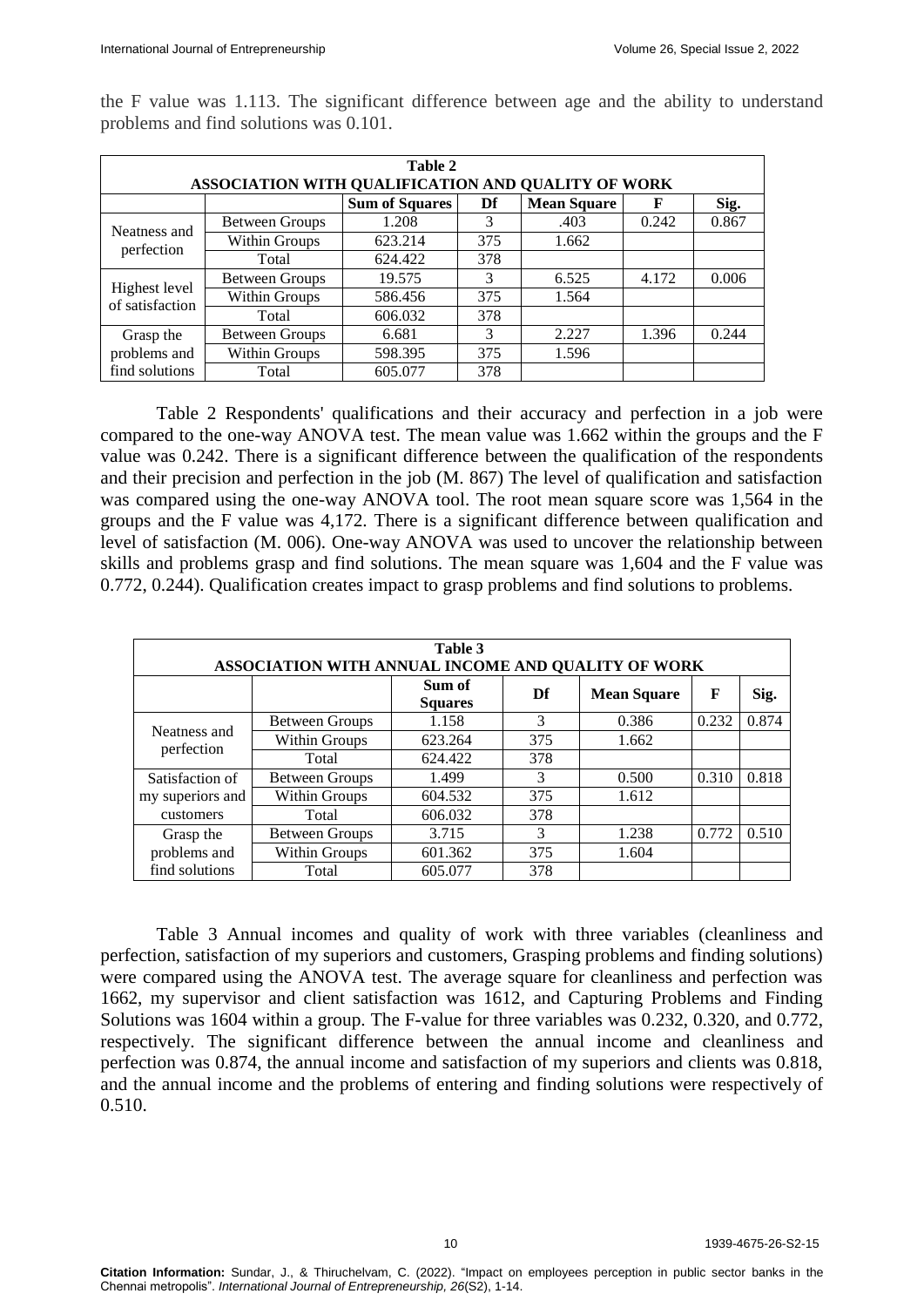|                                                        |                          | Table 4                  |     |                       |       |       |  |  |
|--------------------------------------------------------|--------------------------|--------------------------|-----|-----------------------|-------|-------|--|--|
| ASSOCIATION WITH AGE AND INITIATIVE AND DEPENDABILITY  |                          |                          |     |                       |       |       |  |  |
|                                                        |                          | Sum of<br><b>Squares</b> | Df  | Mean<br><b>Square</b> | F     | Sig.  |  |  |
|                                                        | <b>Between</b><br>Groups | 1.484                    | 3   | 0.495                 | 0.404 | 0.750 |  |  |
| Challenging task                                       | Within Groups            | 459.550                  | 375 | 1.225                 |       |       |  |  |
|                                                        | Total                    | 461.034                  | 378 |                       |       |       |  |  |
| Plan the work and go<br>ahead                          | <b>Between</b><br>Groups | 29.887                   | 3   | 9.962                 | 7.094 | 0.000 |  |  |
|                                                        | Within Groups            | 526.657                  | 375 | 1.404                 |       |       |  |  |
|                                                        | Total                    | 556.544                  | 378 |                       |       |       |  |  |
| Self-starter and<br>perform job without<br>supervision | <b>Between</b><br>Groups | 15.702                   | 3   | 5.234                 | 3.259 | 0.022 |  |  |
|                                                        | Within Groups            | 602.245                  | 375 | 1.606                 |       |       |  |  |
|                                                        | Total                    | 617.947                  | 378 |                       |       |       |  |  |

Table 4 the relationship between the age of employees and the capacity for initiative and reliability with three variables (difficult tasks, planning and progress of work and ability to start and perform unsupervised work) was tested by the ANOVA tool in one direction. The average square for the difficult task was 1.225, the work and progress schedule was 1.404, and the automatic start and execution of unsupervised work was 1.606 within groups. The F value for three variables was 0.404, 7.094, and 3.259, respectively. There is a significant difference between the age and activity of the challenger was 0.750 and the age and self-defense and unsupervised work performance were 0.022 respectively. There is no relationship between age and work planning and advancement.

| Table 5                                                         |                       |                          |               |                       |       |       |  |  |
|-----------------------------------------------------------------|-----------------------|--------------------------|---------------|-----------------------|-------|-------|--|--|
| Association with qualification and Initiative and dependability |                       |                          |               |                       |       |       |  |  |
|                                                                 |                       | Sum of<br><b>Squares</b> | Df            | Mean<br><b>Square</b> | F     | Sig.  |  |  |
| Challenging ask                                                 | Between Groups        | 4.164                    | 3             | 1.388                 | 1.139 | 0.333 |  |  |
|                                                                 | Within Groups         | 456.870                  | 375           | 1.218                 |       |       |  |  |
|                                                                 | Total                 | 461.034                  | 378           |                       |       |       |  |  |
| Plan the work and<br>go ahead                                   | <b>Between Groups</b> | 12.257                   | 3             | 4.086                 | 2.815 | 0.039 |  |  |
|                                                                 | Within Groups         | 544.286                  | 375           | 1.451                 |       |       |  |  |
|                                                                 | Total                 | 556.544                  | 378           |                       |       |       |  |  |
| Self-starter and                                                | <b>Between Groups</b> | 10.913                   | $\mathcal{R}$ | 3.638                 | 2.247 | 0.082 |  |  |
| perform job                                                     | Within Groups         | 607.034                  | 375           | 1.619                 |       |       |  |  |
| without<br>supervision                                          | Total                 | 617.947                  | 378           |                       |       |       |  |  |

Table 5 the one-way ANOVA tool was used to discover the relationship between qualification and initiative and employee reliability with three variables (demanding tasks, plan work and go ahead and start alone and work without supervision). a significant difference between qualification and initiative and reliability of employees with three variables. The result showed that the mean square for a difficult task was 1218, the work planning and progress was 1451, and the automatic start and execution of unsupervised work was 1619 within groups. The F value for three variables was 1.139, 2.815, and 2.247. The significant difference between qualifying and difficult task was 0.333, qualifying and planning work and moving forward was 0.039, and qualifying and starting self-employment and performing unsupervised work was 0.082.

#### **FINDINGS AND SUGGESTIONS**

 Most of the underage employees work as bank clerks and the middle aged clerks work at very low levels in banks.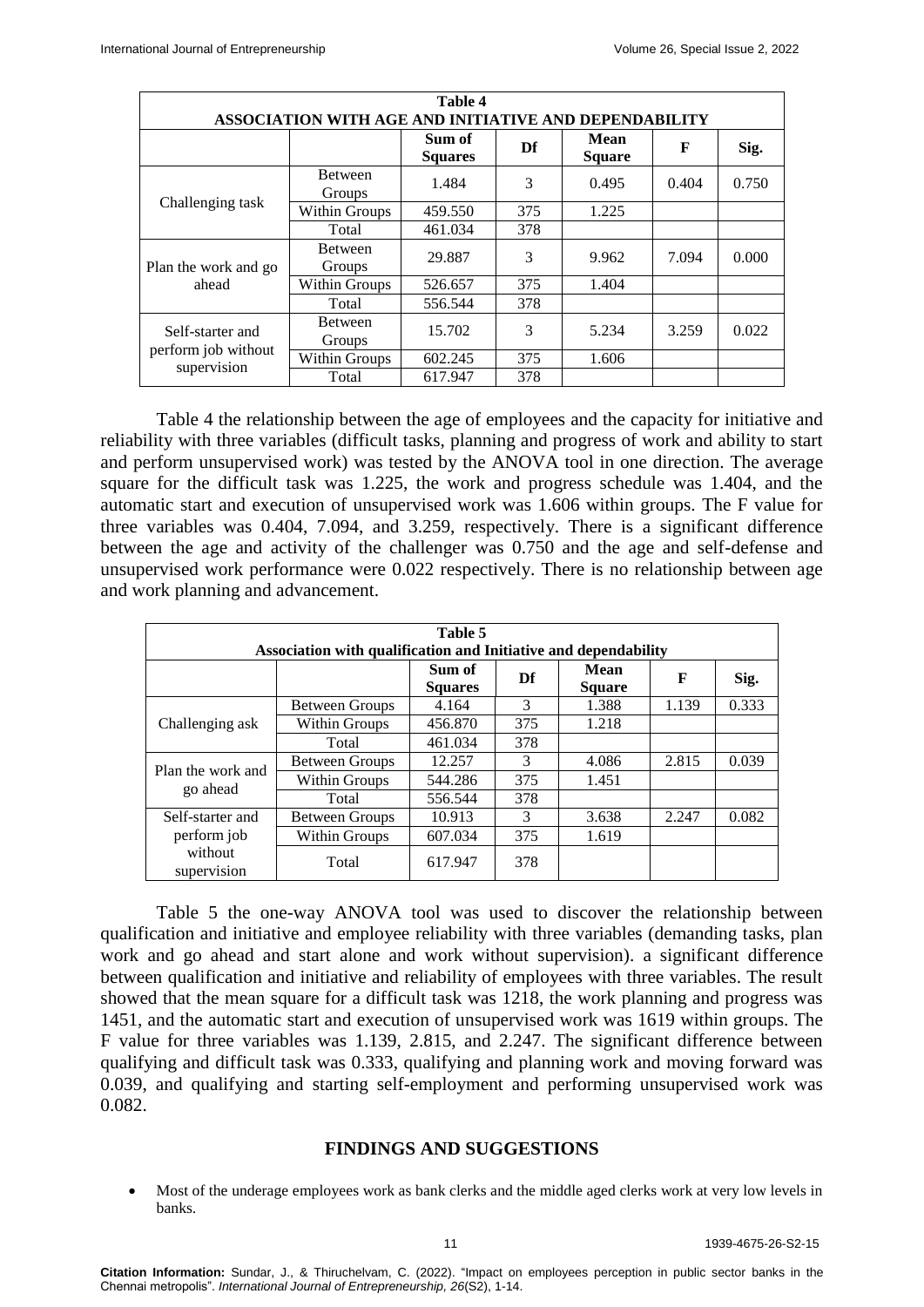- The number of male employees is higher than that of female employees in some banking sectors, work more other groups of diplomas. In banks, who work in banks, they are mostly married compared to single employees.
- Most bank workers earn more than 6 lakhs in salary compared to other salary categories.
- Most bank employees belong to the urban area than the employees, who studied from the rural and metropolitan city. The person who depends on the farm family works the most in the banking sectors. They really want to work in the banking industry compared to other employees born into the family.
- Almost all employees in the bank have a clear understanding of the metrics used for employee perception and performance. Most of the respondents in the sample agreed to a large extent for the performance goals set for them are action-oriented. They also have a clear understanding of the perception and performance assessment methods used in selected banking sectors.
- Most employees have a positive opinion of the management of the bank in recording the performance details of individual employees. Some banking sectors do not conduct performance appraisal and perception reviews at desired levels of their employees. Management in some banking sectors sets performance standards for its employees at the start of each fiscal year. The established standards are also communicated to its employees. The performance and perception assessment system is more transparent in some banking sectors, as most employees strongly felt.
- The relationship between the age and the capacity for initiative and reliability of employees with three variables (difficult tasks, work planning and progression and start of skills and execution of unsupervised work) was tested by the ANOVA tool one-way. There is a significant difference between age and demanding task was 0.750 and age and automatic start and unsupervised work performance were 0.022, respectively. There is no relationship between age and planning to work and move forward.
- The ANOVA One way tool was used to discover the relationship between qualification and initiative and employee reliability with three variables (demanding tasks, planning and progress of work, and autonomous starting and performing of work without supervision). The significant difference between skill and hard task was 0.333, skill and work schedule and progression was 0.039, and skill and auto start and unsupervised work was 0.082.
- A one-way ANOVA tool was used to compare the relationship between annual income and capacity for initiative and reliability with three variables (difficult tasks, plan work and go ahead and start alone and do a job unsupervised). The difference between annual income and demanding task was 0.008, annual income and work plan were 0.661, and annual income and auto starter were 0.628 respectively.
- A one-way ANOVA was performed to compare the relationship between age and creativity and decision making with three variables (working differently, creativity for constructive suggestions, and quick decision). The difference between age and working differently was. 032, age and creativity were 0.115, and age and rapid decision-making skills were 0.014, respectively.
- Employees in some banking sectors felt that the performance and perception assessment system would not lead them to understand the responsibilities and duties of the position. This means that the other areas of human resource development and functional areas are also responsible for understanding the responsibilities and functions, strengths and weaknesses of employees. The small number of employees in the sample among all middle managers did not share the view expressed by the majority of employees. Most of the underage employees work as bank clerks and the middle aged clerks work at very low levels in banks. The number of male employees is higher than that of female employees in some banking sectors.
- In banks, who work in banks, they are mostly married compared to single employees. Most bank workers earn more than 6 lakhs in salary compared to other salary categories.
- Most bank employees belong to the urban area than the employees, who studied from the rural and metropolitan city. The person who depends on the farm family works the most in the banking sectors. They really want to work in the banking industry compared to other employees born into the family.
- Almost all employees in the sample bank have a clear understanding of the metrics used for employee perception and performance.
- Most of the respondents in the sample agreed to a large extent for the performance goals set for them are action-oriented.
- They also have a clear understanding of the perception and performance assessment methods used in selected banking sectors.
- Most employees have a positive opinion of the management of the bank in recording the performance details of individual employees. Some banking sectors do not conduct performance appraisal and perception reviews at desired levels of their employees. Management in some banking sectors sets performance standards for its employees at the start of each fiscal year. The established standards are also communicated to its employees.
- The performance and perception assessment system is more transparent in some banking sectors, as most employees strongly felt. The relationship between the age and the capacity for initiative and reliability of employees with three variables (difficult tasks, work planning and progression and start of skills and execution of unsupervised work) was tested by the ANOVA tool one-way. There is a significant difference